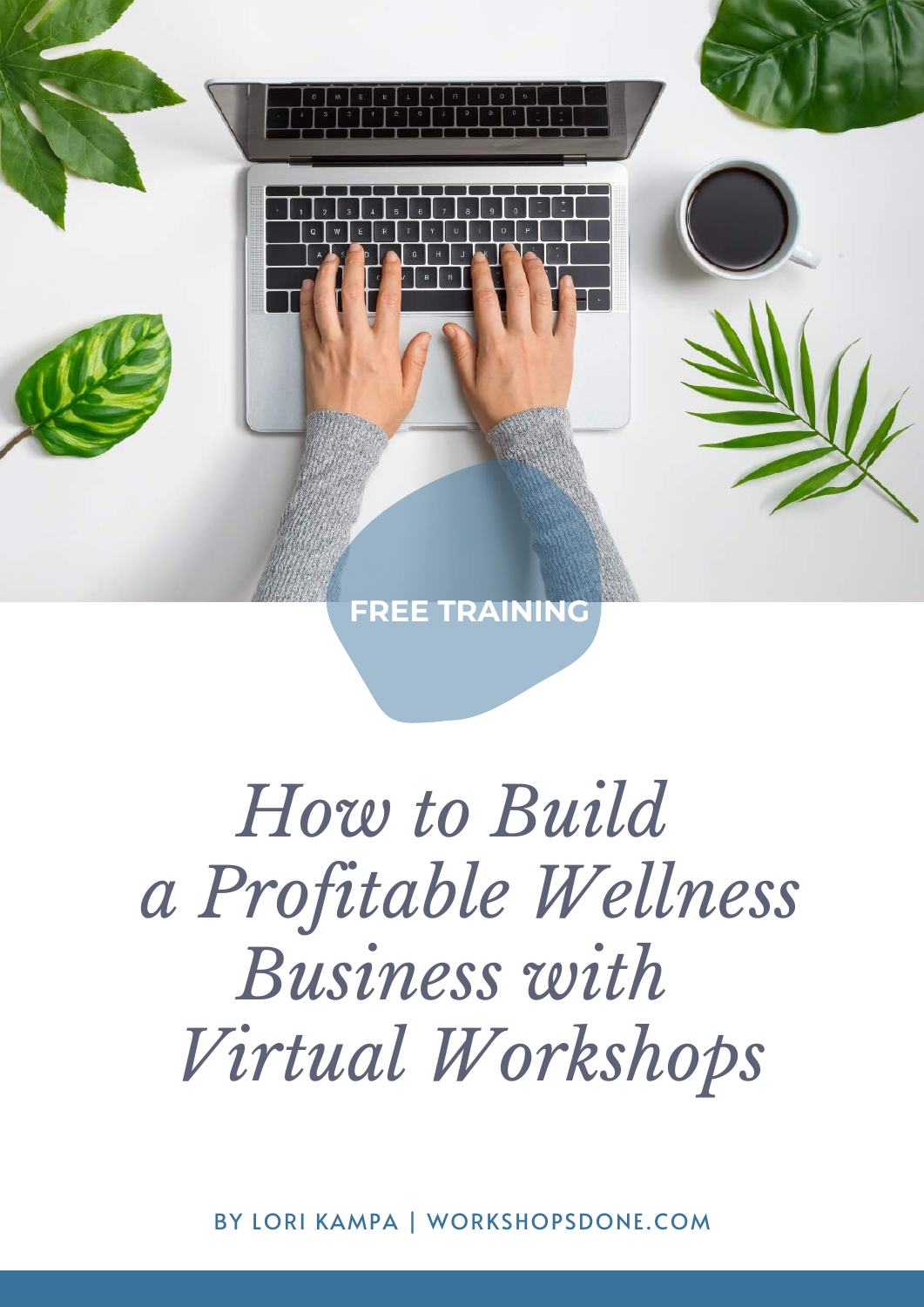

Hey there!

I'm looking forward to connecting with you soon. This Masterclass will give you insight into how to make the ultimate shift from struggling to find clients and feeling overwhelmed and confused, to making your Wellness Business successful by adding virtual Wellness Workshops to expand your profits and number of clients.

I'll share examples of how my students have started (or completely changed!) their Wellness Businesses by adding workshops. Hearing their stories, while learning the strategies I'm going to teach you, will give you the momentum you need to make some bold moves to make progress in your business.

### **TO GET THE MOST FROM THIS MASTERCLASS, HERE ARE THREE RECOMMENDATIONS:**

### **SHOW UP LIVE (AND GET ACCESS TO A FREE TRAINING GUIDE)**

If you make the time to show up live, you'll get more from the Masterclass experience and gain the clarity you need to make BIG strides in your business. Plus, if you show up live, you'll get access to my brand new guide just for health coaches

### **PRINT THIS WORKBOOK**

Print this workbook in advance and use it during our time together to stay fully engaged and take notes on the actions you want to implement quickly.

I've specifically given you just a few hints throughout this workbook as to what we'll be covering. Once we're on the live Masterclass together, you'll be able to fill in the blanks as well as answer the questions. No need to fill in the blanks now - I'll walk you through all the details soon!

### **JOT DOWN YOUR QUESTIONS**

To get things started a little early, what questions would you like me to answer? (Since we'll be together in real-time, I'll be answering a BUNCH of questions at the end.) Think of your question in advance and write it down on the last page of this workbook.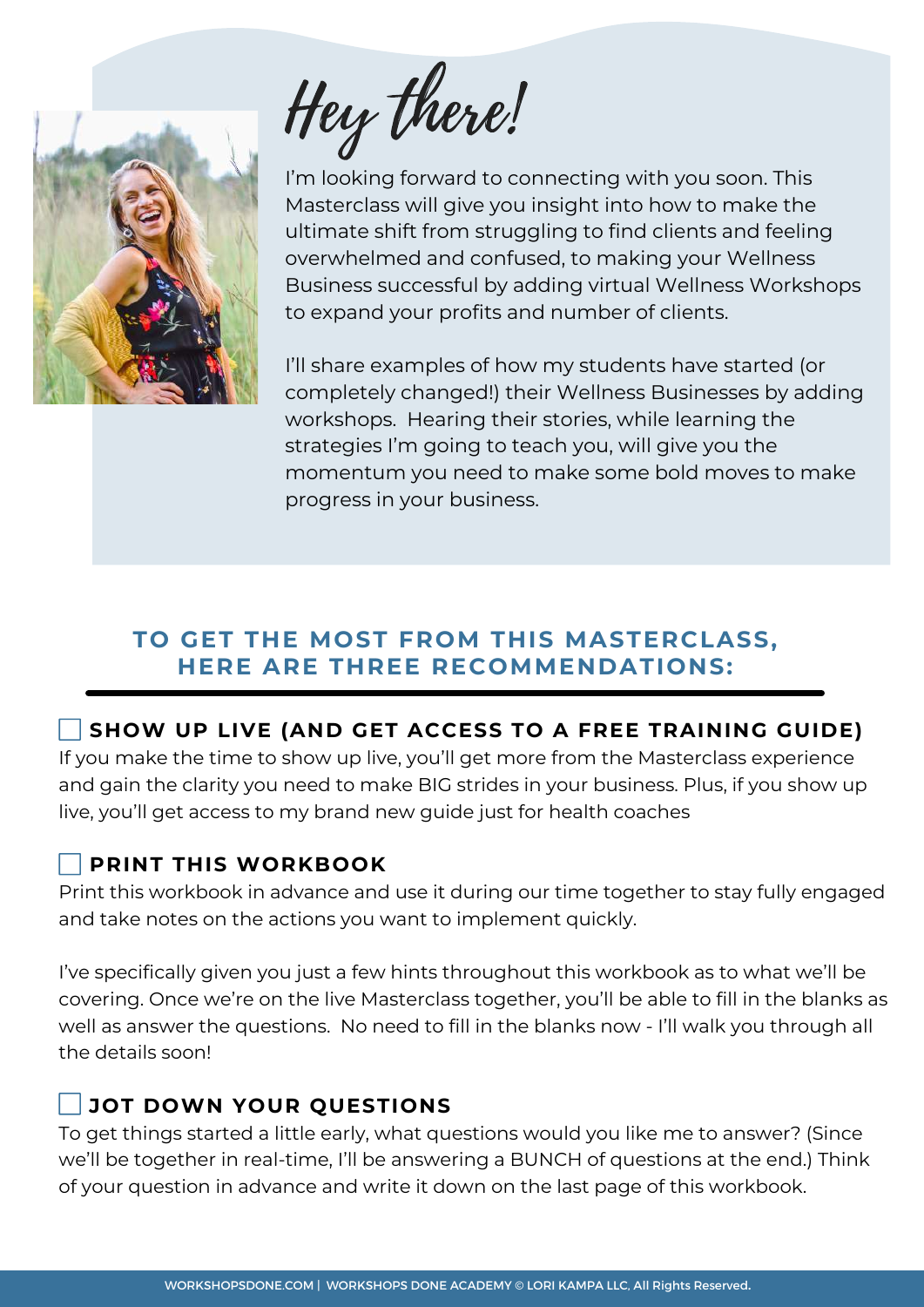# Ways to Build a Profitable Wellness Business with Virtual Workshops 5

Presenting Wellness Workshops is the single most effective way to make an impact in the world while growing your clientele, \_\_\_\_\_\_\_\_\_\_\_\_\_\_\_\_\_\_\_ and \_\_\_\_\_\_\_\_\_\_\_\_\_\_\_\_\_\_\_ to life-changing levels.

**SAVE \_\_\_\_\_\_\_\_\_\_\_\_\_\_\_\_\_\_\_ WITH THE**

### **"ONE-FOR-MANY" APPROACH**

How can virtual workshops serve your clients?

Your clients can \_\_\_\_\_\_\_\_\_\_\_\_\_\_\_\_\_\_\_\_\_\_ you, they can get

to \_\_\_\_\_\_\_\_\_\_\_\_\_\_\_\_\_\_\_ you, \_\_\_\_\_\_\_\_\_\_\_\_\_\_\_\_\_\_\_ you,

 $\frac{1}{2}$  you and hire you!

When creating a new workshop, it's not the topic that matters most. It's your willingness to

\_\_\_\_\_\_\_\_\_\_\_\_\_\_\_\_\_\_\_ in your abilities and to take

yourself seriously.



01

What would you stop doing in your Wellness Business if your workshops were profitable?

\_\_\_\_\_\_\_\_\_\_\_\_\_\_\_\_\_\_\_\_\_\_\_\_\_\_\_\_\_\_\_\_\_\_\_\_\_\_\_\_\_\_\_\_\_\_\_\_\_\_\_\_\_\_\_\_\_\_\_\_\_\_\_\_\_\_\_\_\_\_\_\_\_\_\_\_\_\_\_\_\_\_\_\_\_\_\_\_\_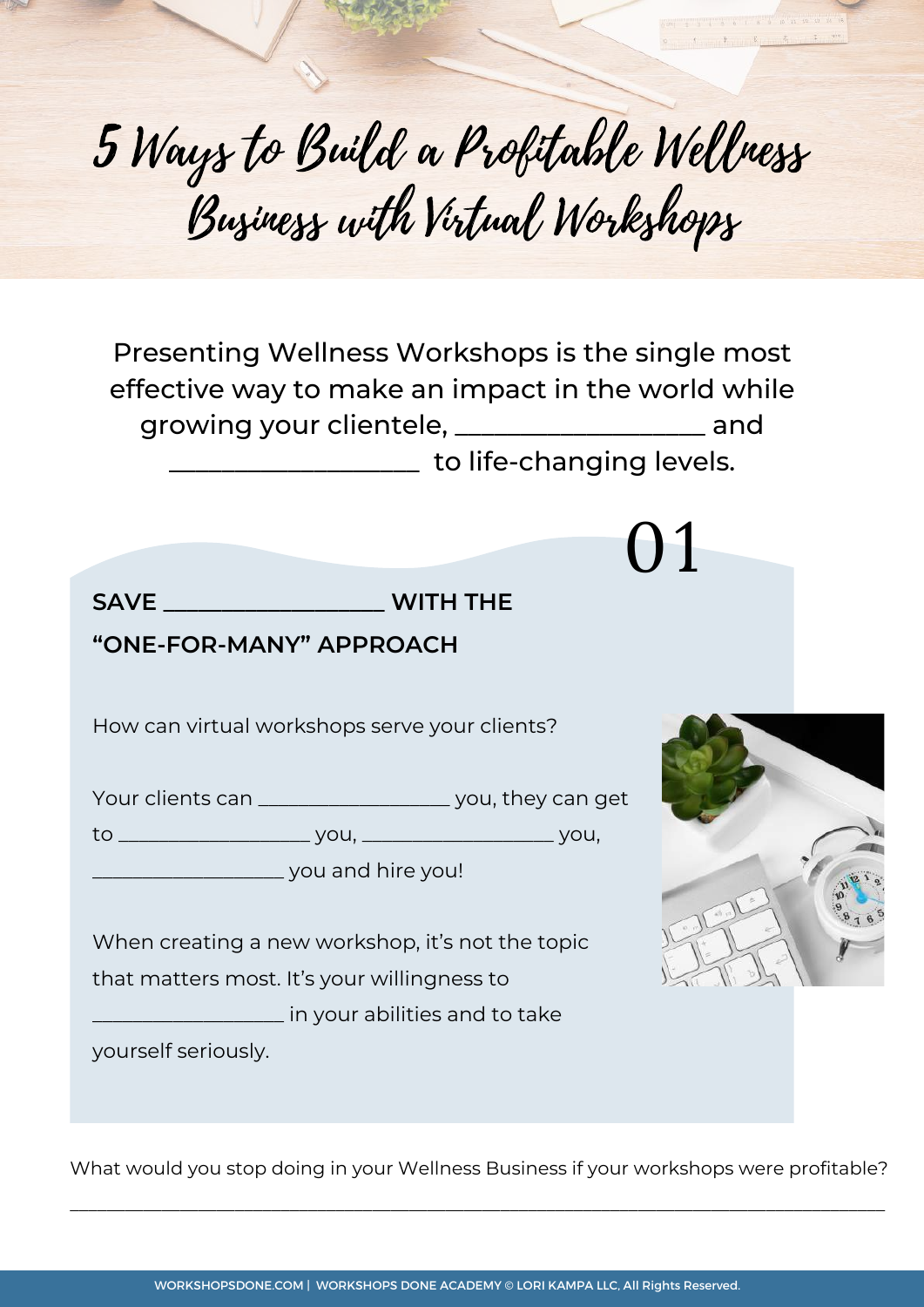|  | MAKE YOUR _______<br><b>YOUR FEAR.</b>                 | <b>BIGGER THAN</b> |
|--|--------------------------------------------------------|--------------------|
|  | Believe in yourself with _____________<br>will follow. | and success        |
|  | You are                                                |                    |

gives you the confidence to

keep going.

02

<u>mmmmmmm</u> a a bha bha bha a

> Are you ready to step into your purpose and find the courage to move through your fears?

\_\_\_\_\_\_\_\_\_\_\_\_\_\_\_\_\_\_\_\_\_\_\_\_\_\_\_\_\_\_\_\_\_\_\_\_\_\_\_\_\_\_\_\_\_\_\_\_\_\_\_\_\_\_\_

| 03                                                                                                                                      |  |
|-----------------------------------------------------------------------------------------------------------------------------------------|--|
| <b>THAT</b><br>CREATE AN IRRESISTIBLE <b>CREATE AND IRRESISTIBLE</b><br>SOLVES A ______________________ OF YOUR IDEAL<br><b>CLIENT.</b> |  |
| A workshop shows the audience what's                                                                                                    |  |
| Your audience is thinking: "How's this workshop going<br>to ____________________ me?                                                    |  |
| What problems do your ideal clients wish they could<br>solve?                                                                           |  |
| Write down one idea you have for a Wellness<br>Workshop.                                                                                |  |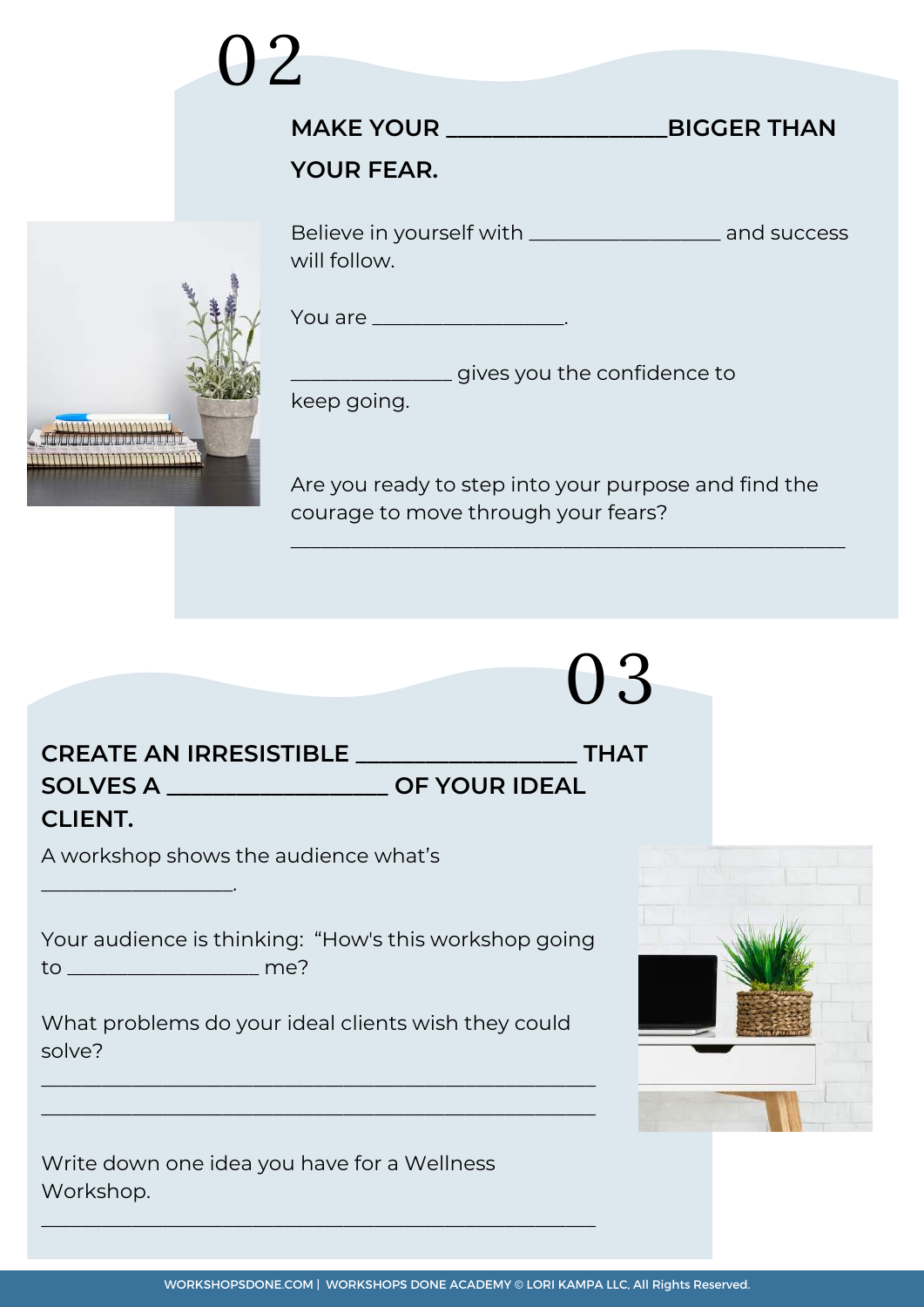# 04

## **\_\_\_\_\_\_\_\_\_\_\_\_\_\_\_\_\_\_\_ WITH YOUR AUDIENCE SO**

### **THEY WANT TO HIRE YOU.**



Instead of Information, Give Them \_\_\_\_\_\_\_\_\_\_\_\_\_\_\_\_\_\_\_!

The goal of every workshop is to transform the way they are thinking to see it's \_\_\_\_\_\_\_\_\_\_\_\_\_\_\_\_\_\_\_.



Do you see how powerful workshops can be to having a successful Wellness Business? \_\_\_\_\_\_\_\_\_\_\_\_\_\_\_\_\_\_\_

05

# **TEACH A \_\_\_\_\_\_\_\_\_\_\_\_\_\_\_, BUT NOT \_\_\_\_\_\_\_\_\_\_\_\_\_\_\_\_\_\_**

Show them what's \_\_\_\_\_\_\_\_\_\_\_\_\_\_\_\_\_, but don't show them everything they need to get results.

They need your group program or one-on-one Health Coaching program to get

\_\_\_\_\_\_\_\_\_\_\_\_\_\_\_\_\_\_\_ \_\_\_\_\_\_\_\_\_\_\_\_\_\_\_\_\_\_\_.

Offer an \_\_\_\_\_\_\_\_\_\_\_\_\_\_\_\_\_\_\_\_\_ to take their action plan deeper with you.



 $\Box$  are the most effective way to sell 1-on-1 coaching and group programs!